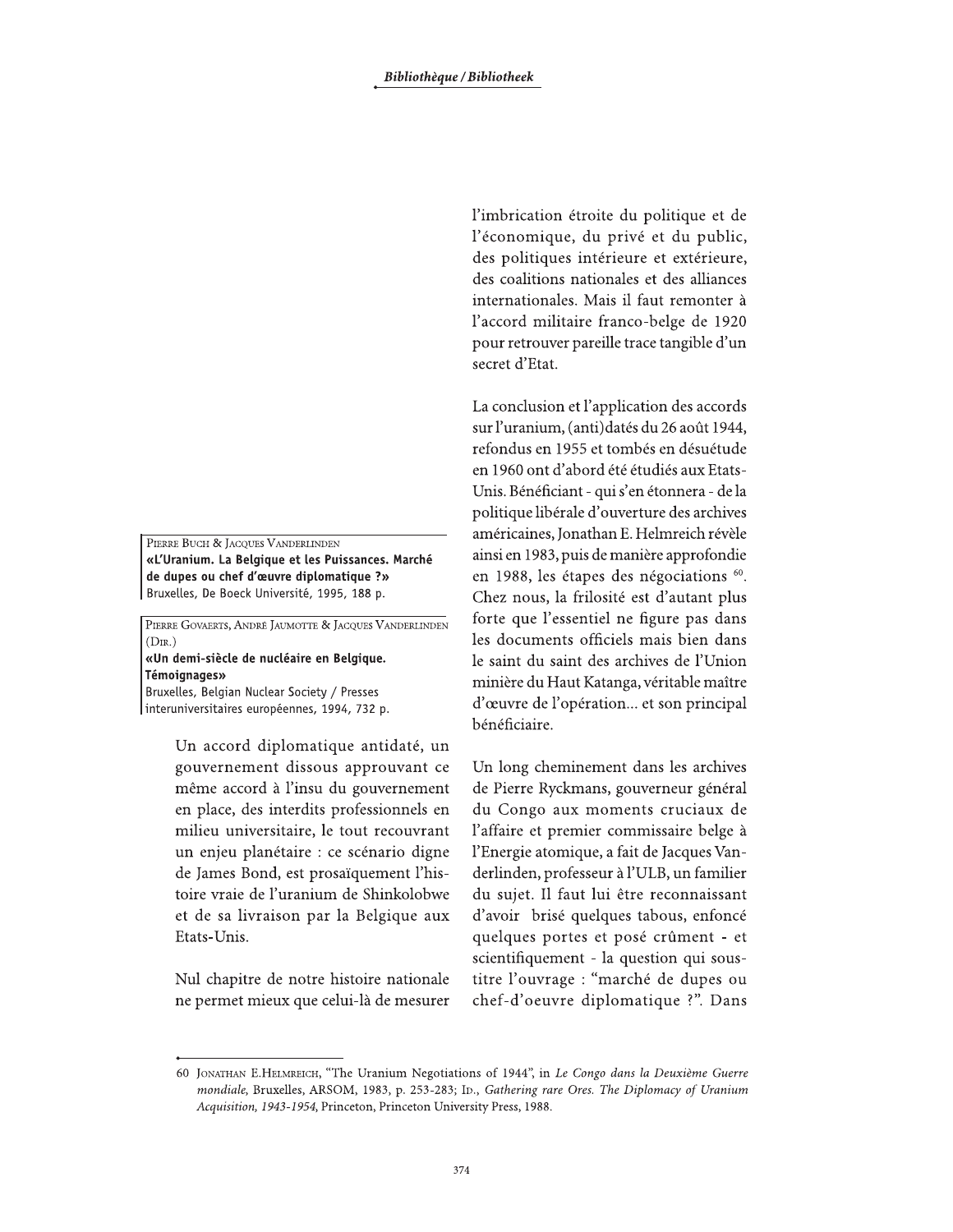une communication à l'Académie, publiée entre-temps, Jacques Vanderlinden avait brossé l'histoire de l'uranium congolais proprement dit et celle de l'énergie nucléaire en Belgique <sup>61</sup>. Cette fois, en collaboration avec Pierre Buch qui a dépouillé les dossiers des Affaires étrangères, il aborde les questions politiques et diplomatiques. Sans schématisme aucun, avec toutes les nuances nécessaires, les auteurs établissent le difficile bilan d'un rapport de force étonnant : une toute petite puissance ne disposant pas de la maîtrise scientifique du trésor qu'elle possède doit négocier avec la première puissance mondiale qui en détient le mode d'emploi et entend jalousement le garder.

Le scénario se décompose en trois grandes séquences : le prologue sous la pression du conflit mondial (1942-1946), la compensation conditionnelle (1947-1951), la part équitable (1951-1955), plus l'épilogue désenchanté de l'après 1955, quand l'uranium congolais cesse d'intéresser Américains et Britanniques.

Sans faire ici le résumé de l'ouvrage, quelques observations ne manquent pas de piquant, vues a posteriori. D'abord, comme le soulignent les auteurs, il est frappant de constater que "malgré les impératifs de la raison d'Etat, une politique d'une telle importance pour la Nation tout entière ait été aussi longtemps confiée à aussi peu de mains". Ce constat n'a rien d'anecdotique. Il pose la question essentielle en matière de politique étrangère et, plus encore, de décisions économiques fondamentales, à savoir qui décide quoi ? De fait, la réponse est clairement donnée : la décision fondamentale fut américaine, les preneurs de décision du côté belge étant les gens de l'Union minière. Les autorités politiques tentèrent de préserver ou d'obtenir la part la plus large possible en faveur de la puissance publique, mais avec le handicap insurmontable de ne pas savoir exactement ce qu'elles étaient en droit de demander. Qu'en est-il de la question, à tout le moins aussi importante, des bénéfices financiers que la Belgique a pu tirer de l'opération ? La réponse des auteurs est double. Le privé n'a pris qu'un minimum de risques, ceux-ci étant assurés par les Américains à Shinkolobwe. Quant à la perception de la taxe par l'Etat, les auteurs ont dû renoncer à en établir la comptabilité tant le mystère plane encore sur cet aspect des choses. Ils ont donc raison de qualifier toute leur aventure d'avancée dans le brouillard.

Pour le moins, un aspect des choses correspondit aux voeux de toutes les parties concernées : le secret fut en effet parfaitement bien gardé (certains doivent regretter l'époque !). Et la peur de le voir écorné, développa à ce point les fantasmes que dans l'histoire du pays, ce fut bien l'un des rares moments où les "gens sérieux" s'alarmèrent réellement de l'influence communiste en Belgique. Les interpellations du sénateur communiste Paul Libois déclenchaient la panique... Et l'on vit alors le milieu scientifique ausculté, espionné, voire épuré : le milieu

<sup>61</sup> JACQUES VANDERLINDEN, A propos de l'uranium congolais, Bruxelles, Académie royale des Sciences d'Outre-Mer, 1991.